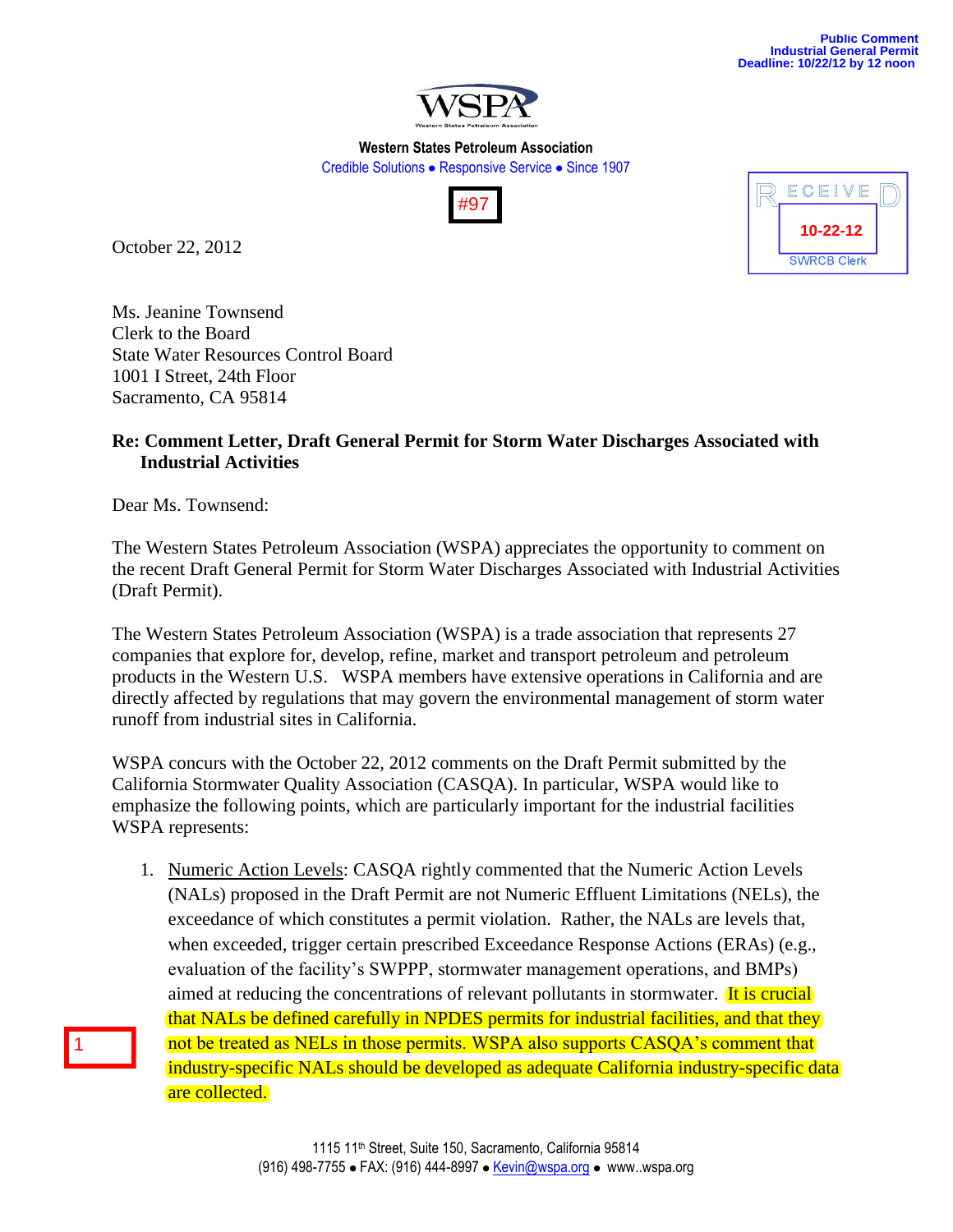- 2. Design Storm: Like CASQA, WSPA supports the use of 85th percentile, 24-hour storm as the design storm. We also support the CASQA's comment that: The Industrial General Permit should explicitly limit data used in assessing NAL exceedances to data collected from storm events that do not exceed the Design Storm event specified in the permit (i.e., the 85th percentile storm, or the initial portion (up to and equal to the volume of the 85th percentile storm) of larger storms). Without this clarifying language, there could be a mismatch between the event magnitude required for treatment controls, and that required to assess the need for additional controls in the ERA process. WSPA also supports CASQA's suggested edits to Section X.H.7.a. (pp 34) to clarify the calculations for flow-based BMPs.
- 3. Incorporation of Total Maximum Daily Loads (TMDLs): **CASQA** notes that, in general, it has not yet been made clear how TMDLs will apply to industrial storm water dischargers in California. In light of this uncertainty, CASQA comments that section V.C of the Draft Permit, as currently written, may subject industrial dischargers to unwarranted TMDL enforcement actions (either administrative or third-party) since it requires immediate compliance with TMDLs. WSPA agrees with CASQA that this language in the Draft Permit should be changed to account for the fact that TMDLs should not be applied to industrial storm water dischargers until such application is clarified in the TMDLs themselves.
- 4. NAL Off-ramps and Triggers: WSPA agrees with CASQA's comment that the process of ERAs currently envisioned in the Draft Permit is overly complicated and should be simplified to resemble EPA's MSGP process.
- 5. Water Board Response to Demonstration Technical Reports (DTRs): At one stage of the ERA process, the Draft Permit allows industrial storm water dischargers to submit DTRs that show, for example, that the facility is in compliance with BAT/BCT requirements, however as noted below, WSPA recommends that dischargers be allowed to demonstrated that the cause of an exceedance is a natural or non-industrial source and that dischargers should be able to prepare a DTR at ERA Level 1, if the source is not associated with industrial activities to prevent costly administrative BMP improvements that will not improve water quality. WSPA concurs with CASQA's comment that the ERA process should be modified such that industrial dischargers can receive approval of such DTRs before implementing costly structural treatment control BMPs. Otherwise, industrial dischargers could be required to construct expensive structural BMPs that do not meet with Board approval.
- 6. Confidential and Proprietary Information: WSPA concurs with CASQA's concern that electronic submission of required regulatory documentation via the SMARTS system—in particular, electronic filing of SWPPPs—could inadvertently lead to the dissemination of

5

6

2

3

4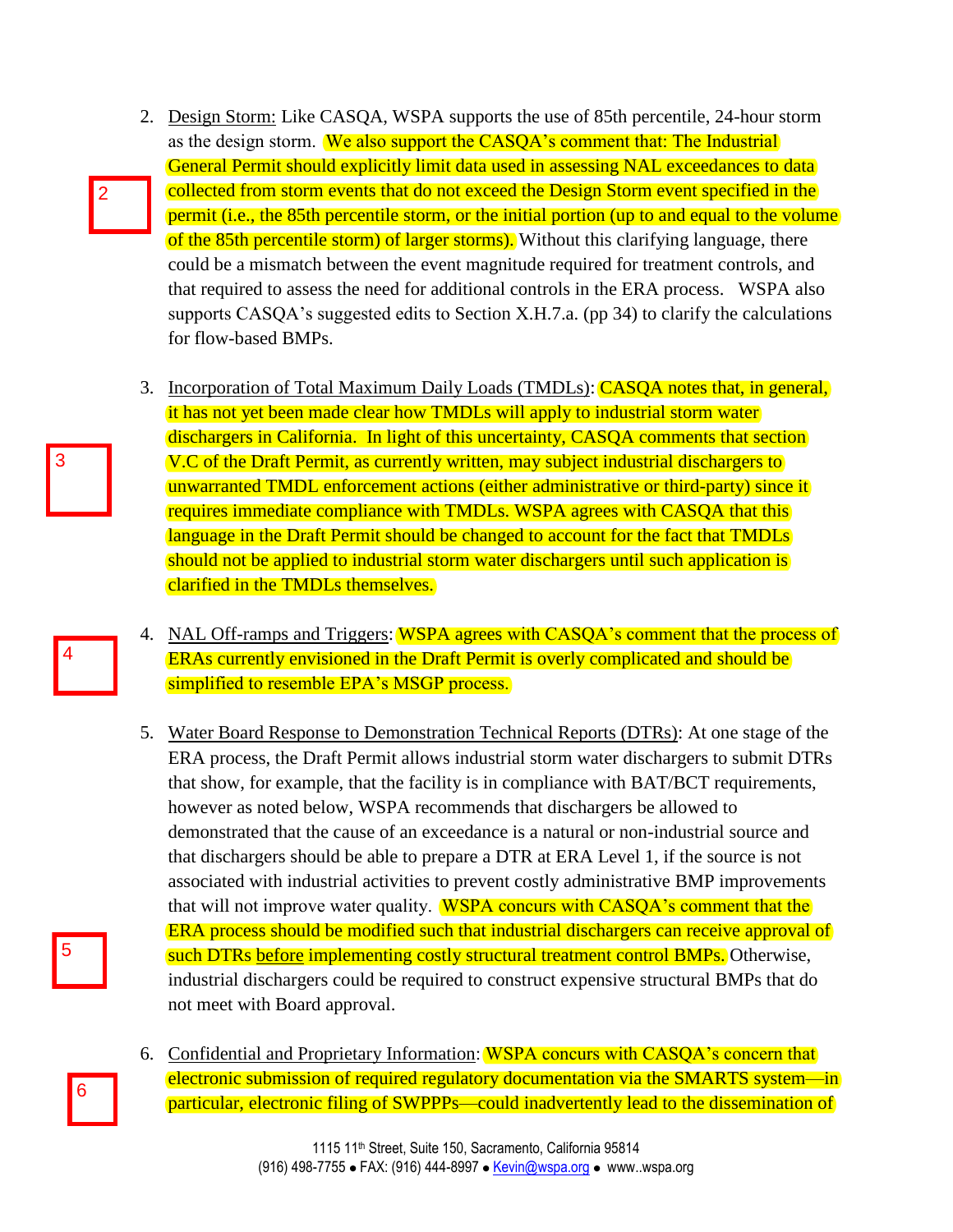confidential and proprietary information associated with the industrial discharger's facility. CASQA recommends that the Draft Permit be modified such that SWPPPs need not be filed electronically and thus that the filing requirements more closely resemble EPA's MSGP process.

- 7. Implementation of QISP Requirements: WSPA agrees with CASQA's comment that the required training courses for Qualified Industrial Stormwater Professionals (QISPs) will likely not be available in time to meet the requirements of the Draft Permit, which is set to become effective in July 2013. In the event that QISP training courses are not available at that time, industrial facilities will be forced to employ or contract with professional engineers to carry out the reporting required by the Draft Permit, which could impose a considerable unwarranted burden on industrial dischargers. Thus, the Draft Permit should be changed to extend the deadline for QISP implementation to July 2015. 7
- 8. Cost of NEC Filing: With CASQA, WSPA is concerned that the proposed Draft Permit will impose unwarranted, burdensome costs on industrial businesses in California subject to the regulation. Specifically, CASQA estimates that each individual business could be subject to initial NEC filing costs ranging from \$2,042 to \$4,442, which seem too high.

8

In addition to these important CASQA comments, WSPA has further comments on the scientific basis of the NALs proposed in the Draft Permit. The Draft Permit proposes two kinds of NALs as follows:

"One is an annual NAL, which is the 2008 MSGP benchmark value, and is applicable for all parameters listed in Table 5. The other NAL is an instantaneous maximum NAL, which has been calculated from a Water Board dataset to identify drainage areas of concern and is only applicable for Total Suspended Solids (TSS), Oil and Grease (O&G), and pH." (p.10, Draft Permit)

The proposed annual and instantaneous maximum NALs are summarized in Table 5 from the Draft Permit, which is reproduced below.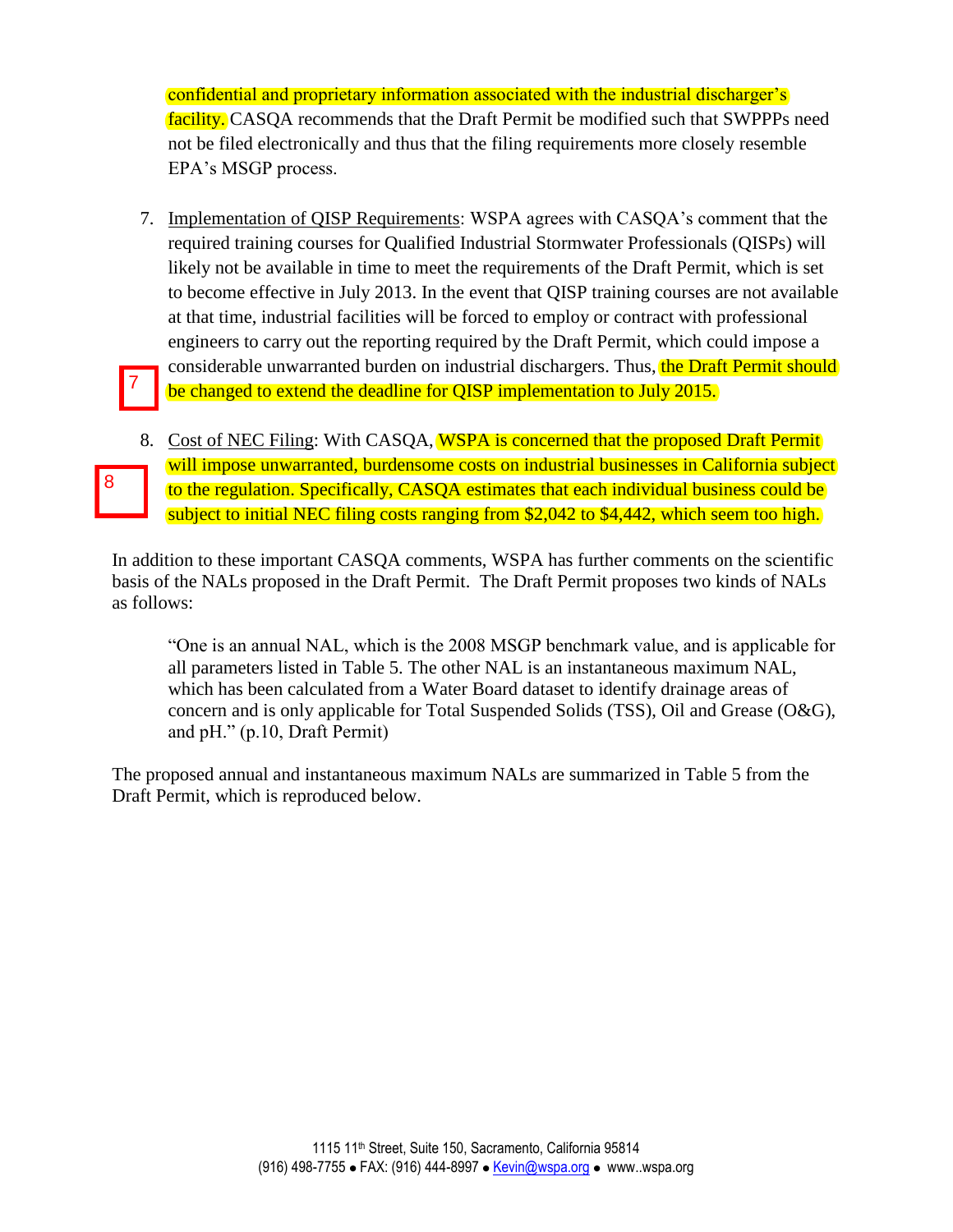**Table 5 from the draft permit – Summary of NAL values and required test methods, detection limits, and reporting units**

|                                                |                                                                     | METHOD<br><b>DETECTION</b> | <b>REPORTIN</b> | ANNUAL      | INSTANTANEOUS<br>MAXIMUM |
|------------------------------------------------|---------------------------------------------------------------------|----------------------------|-----------------|-------------|--------------------------|
| PARAMETER                                      | TEST METHOD                                                         | LIMIT <sup>xxx</sup>       | G UNITS         | NAL         | NAL                      |
| $DH^*$                                         | field test with calibrated portable<br>instrument, or lab sample in |                            | pH units        | $6.0 - 9.0$ | $6.0 - 9.0$              |
|                                                | accordance with 40 CFR § 136.                                       |                            |                 |             |                          |
| Suspended Solids<br>(TSS) <sup>x</sup> , Total | SM 2540-D                                                           | 1.0                        | mg/L            | 100         | 400                      |
| Oil & Grease (TOG)*.                           | EPA 1664A                                                           | 1.0                        | ma/L            | 15          | 25                       |
| Total<br>Zinc, Total (H)                       | EPA 200.8                                                           | 0.0005                     | mg/L            | $0.26***$   |                          |
| Copper, Total (H)                              | EPA 200.8                                                           | 0.0005                     | mg/L            | $0.0332**$  |                          |
| Cyanide, Total                                 | EPA 3135.21                                                         | 0.003                      | mg/L            | 0.022       |                          |
| Lead, Total (H)                                | EPA 200.8                                                           | 0.0005                     | ma/L            | $0.262**$   |                          |
| Chemical Oxygen<br>Demand                      | SM 5220C                                                            | 1.0                        | mg/L            | 120         |                          |
| Aluminum, Total                                | EPA 200.8                                                           | 0.0005                     | mg/L            | 0.75        |                          |
| Iron, Total                                    | EPA 200.7                                                           | 0.005                      | ma/L            | 1.0         |                          |
| Nitrate + Nitrite Nitrogen                     | SM 4500-NO3-E                                                       | 0.01                       | mg/L as<br>N    | 0.68        |                          |
| <b>Total Phosphorus</b>                        | SM 4500-P B+E                                                       | 0.05                       | mg/L as<br>P    | 2.0         |                          |
| Ammonia                                        | SM 4500-NH3 B+ C or E                                               | 0.1                        | mg/L            | 2.14        |                          |
| Magnesium, total                               | EPA 200.7                                                           | 0.0005                     | mg/L            | 0.064       |                          |
| Arsenic, Total (c)                             | EPA 200.8                                                           | 0.0005                     | mg/L            | 0.15        |                          |
| Cadmium, Total (H)                             | EPA 200.8                                                           | 0.0002                     | mg/L            | $0.0053**$  |                          |
| Nickel, Total (H)                              | EPA 200.8                                                           | 0.0005                     | mg/l            | $1.02**$    |                          |
| Mercury, Total                                 | EPA 245.1                                                           | 0.0001                     | mg/L            | 0.0014      |                          |
| Selenium, Total                                | EPA 200.8                                                           | 0.0005                     | mg/L            | 0.005       |                          |
| Silver, Total (H)                              | EPA 200.8                                                           | 0.0002                     | mg/L            | $0.0183**$  |                          |
| Biochemical Oxygen<br>Demand                   | SM 5210B                                                            | 3.0                        | mg/L            | 30          |                          |

SM - Standard Methods for the Examination of Water and Wastewater, 18<sup>th</sup> edition

EPA - EPA test methods

\* Minimum parameters required by this General Permit

"The NAL is the highest value used by EPA based on their hardness table in the 2008 MSGP.

"More stringent test methods with lower detection limits may be used.

The NALs proposed in the Draft Permit are inadequate for several reasons. First, there is no evidence that the Annual NALs can be met with current BMP technology. Neither USEPA nor the SWRCB have assessed whether or not available treatment and control technologies are capable of meeting these limits. In fact, available evidence suggests that even state-of-the-art treatment technologies cannot consistently meet the proposed NALs in the Draft IGP. For example, the Washington Department of Ecology adjusted an originally-proposed industrial permit benchmark value for copper of 14 ug/L upward to a seasonal average benchmark of 50 ug/L and a daily average benchmark of 147 ug/L based on field testing of various treatment technologies (Taylor Associates 2008). In effect, the State of Washington concluded that best available technologies could not meet copper concentrations lower than these adjusted values, both of which are significantly higher than the value proposed by the State of California for the IGP.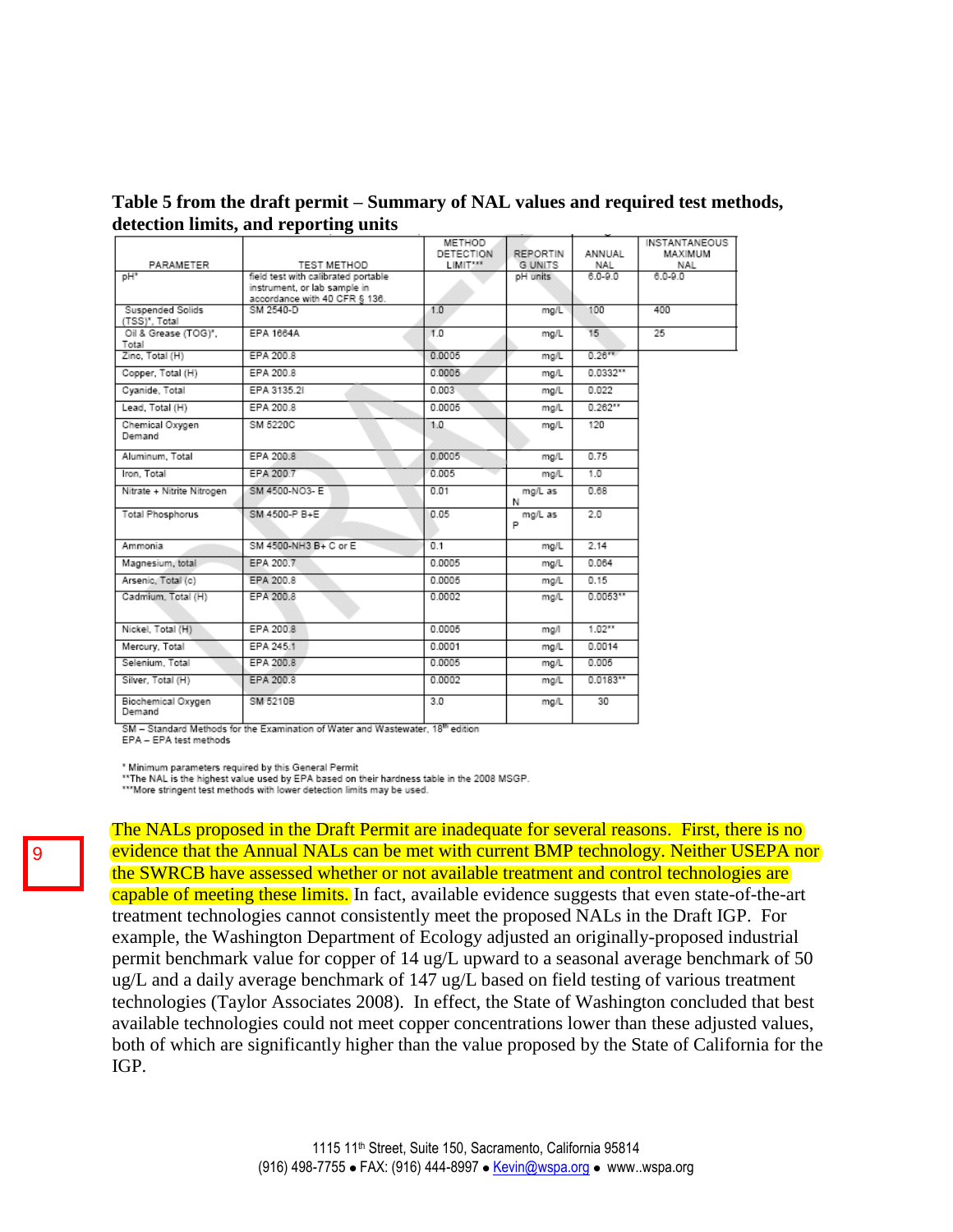Second, while the technical basis for the instantaneous maximum NALs (IMNALs) for TSS and Oil & Grease seems clear (i.e., 7-8% of samples exceed these values) and reasonably defensible, the basis of the IMNAL for pH is not. The Draft Permit Fact Sheet states the following regarding the basis for the pH IMNAL:

"Due to issues with the ranges of concentrations and the logarithmic nature of pH, statistical methods cannot be applied to pH in the same ways as other parameters. Therefore, Staff has decided to use a range of concentrations that has already been established for storm water discharges in California for the instantaneous NAL values. The State Water Board's Construction General Permit established an NEL range of 6.0 - 9.0 pH units. These NELs were challenged in court and do not currently apply to the Construction General Permit. These values are being used as NALs, not NELs. An exceedance of an NAL, in and of itself, is not a violation of this General Permit. The Construction General Permit established a more stringent NAL range of 6.5-8.5 pH units; accordingly, an exceedance outside the range of 6.0 - 9.0 pH units would be consistent with the idea of [*sic*] that the sampled drainage area represents an area of concern. Rain water generally has a pH close to neutral, and with proper BMP implementation the pH of industrial storm water discharges should be within the range of 6.0 - 9.0 pH units." (IGP Fact Sheet, p. 47)

WSPA has several concerns. First, the pH NEL associated with the Construction General Permit (CGP) was challenged and overturned, and the substitute NAL value that has been proposed cannot properly be characterized as a pH range that "has already been established for storm water discharges in California," and comparison to the CGP value does not provide a scientifically adequate basis for the Industrial IMNAL. In addition, no rationale is provided for having an instantaneous NAL that is identical to the annual NAL. Finally, rain water does not have a pH close to neutral; as shown in comments provided to the SWRCB during the adoption process for the CGP, the pH of rainwater is frequently outside the proposed NAL range for pH.<sup>1</sup> Thus, the scientific basis of the IMNAL for pH seems inadequate based on the language of the Draft Permit, and additional analysis is needed.

While the IMNALs for TSS and Oil and Grease seem to be based on a robust dataset, and to be set at levels that would lead to achievable improvements in industrial storm water quality, there does not appear to be enough California-specific data supporting either the pH IMNAL or the Annual NALs. Before establishing NALs the Board should collect additional data and be able to demonstrate that California industrial discharges would not exceed (or fall outside the range of) the NALs. Ultimately, these NALs must be set at levels that are demonstrably achievable and realistic for industrial dischargers in California.

Finally, WSPA believes that evidence showing that external sources (e.g., run-on from adjacent) facilities or land uses, atmospheric deposition) are responsible for an exceedance of NALs should be allowed at any compliance level, including Level 1, and prior to the implementation of

 $\overline{a}$ 

11

 $^{1}$  See Flow Science (June 24, 2009), Construction General Permit: Action Levels and Numeric Limits Analysis, Recommendation of Alternatives, at p. 9 and 23. This analysis read in part: "Data collected by the U.S. Geological Survey (USGS) indicate that rain in California has a long-term average pH that varies between 5.3 and 6.0, depending upon location (Figure 2). For individual storms, pH values as low as 4.5 have been observed (see, e.g., http://nadp.sws.uiuc.edu/ads/2003/CA45.pdf)."